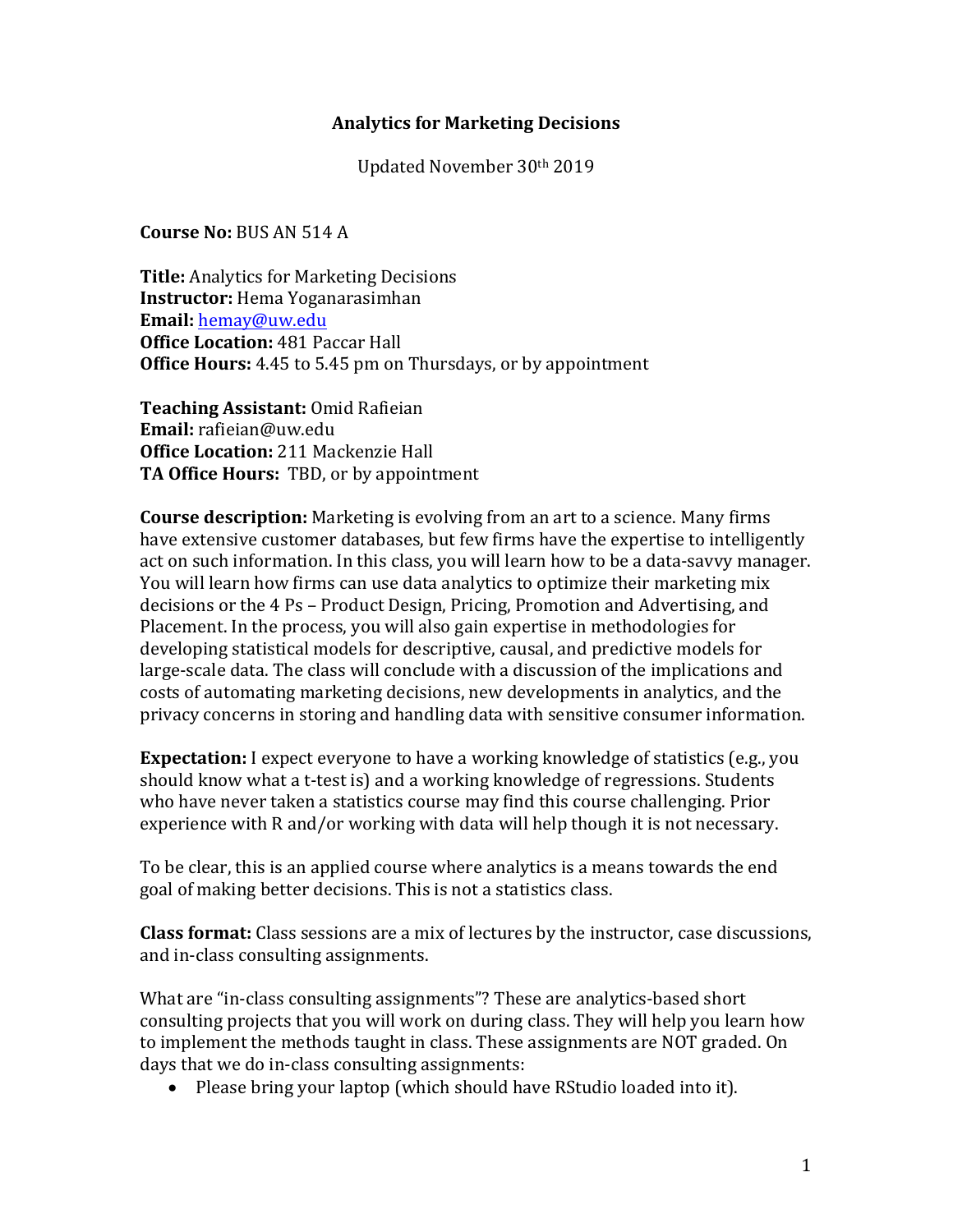• Please ensure that you have Internet access so you can access the datasets and handouts uploaded on Canvas during the session. The handouts will contain a step-by-step plan for the analysis. These are designed such that you can work through the exercises at your own pace.

**Course goals:** Upon finishing this course, students will be able to make "datadriven" marketing decisions. They should be able to identify important marketing problems that firms in today's data-rich world face, draw from theories of consumer and firm behavior to build models, take these models to data, and execute them in R or another advanced statistical package.

**Books:** There is no textbook for the course. I have assembled a course packet consisting of recent articles on marketing analytics, excerpts from books, research papers, mini-cases, and datasets. All the course materials will be posted on Canvas.

However, I recommend the following books on analytics and R:

- R for Data Science: Import, Tidy, Transform, Visualize, and Model Data by Hadley Wickham and Garrett Grolemund
- R for Marketing Research and Analytics (Use R!) by Chris Chapman and Elea McDonnell Feit
- Data Mining for Business Analytics: Concepts, Techniques, and Applications in R by Galit Shmueli, Peter C. Bruce, Inbal Yahav, Nitin R. Patel, and Kenneth C. Lichtendahl Jr.

**Required readings and to-dos:** To prepare each class, you are *required* to:

- Read a set of readings. The readings marked suggested are not required, but highly recommended.
- Do some small exercises/analysis that will help you learn the class materials effectively. You should also familiarize yourself with any data that we will discuss that day.

The list of readings and to-dos for each class will be posted on Canvas and updated through the quarter.

### **Evaluation:**

- 1. Class and Canvas Board participation:  $5\%$
- 2. Mini assignments (individual):
	- a. Five, each worth 2 points:  $5 X 2 = 10\%$
- 3. Major Assignments (individual):
	- a. Five over the quarter. Four worth 12.5 points, and one worth 15 points:  $4 \times 12.5 + 15 = 65\%$
- 4. Group project: 20%

### **Class and Canvas Participation**

5% of your grade comes from class and canvas board participation. You can substitute between the two as you wish.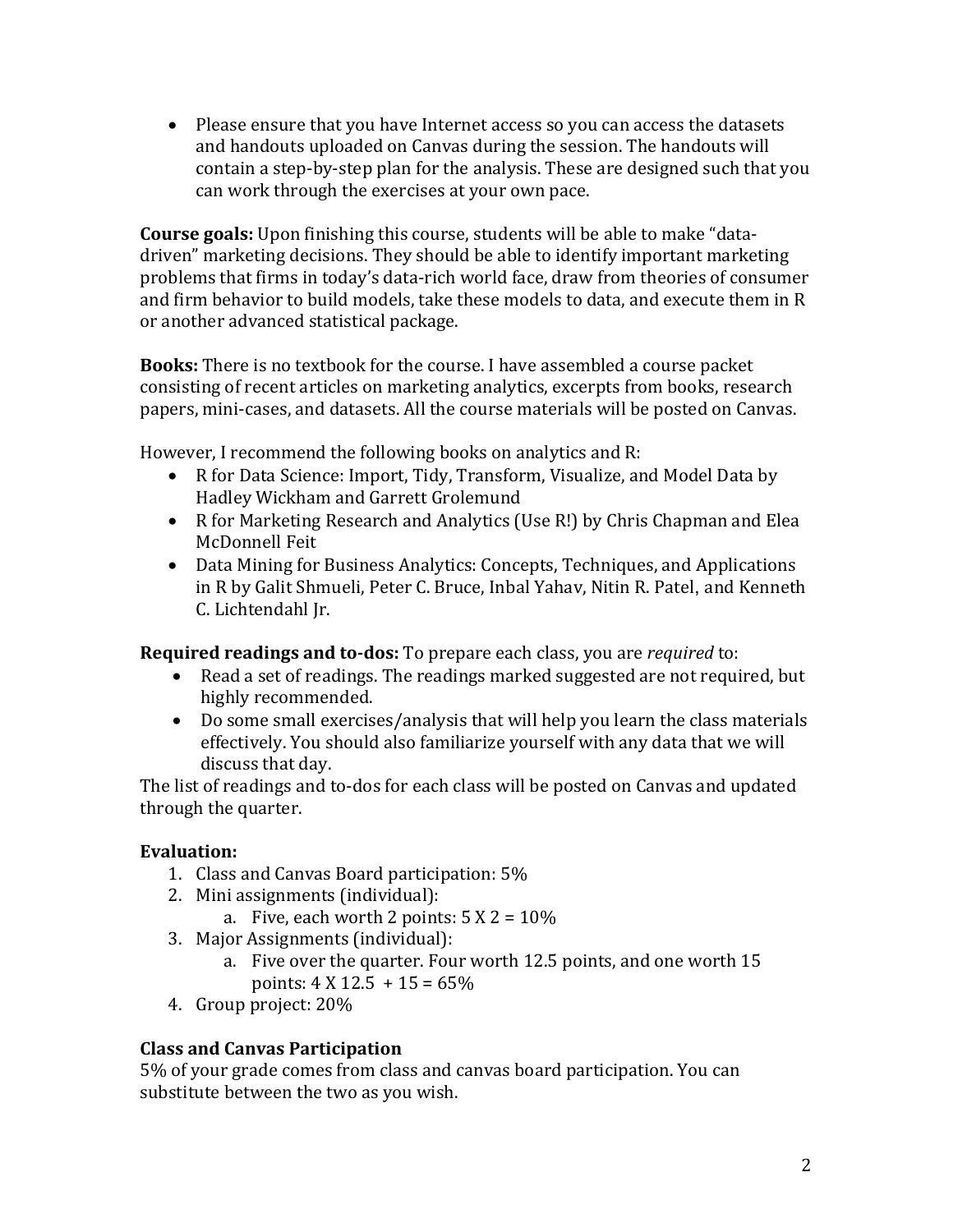### **1. Class participation**

- $\bullet$  It is recommended that you attend all classes. The materials we cover in class, especially the in-class work, will help you do the assignments and the group project.
- On-time arrival is expected. If you know that you must arrive late or leave early please contact me in advance of class.
- *Attendance policy:* I won't be taking attendance and you do not let me know if you plan to miss a class. However, it is your sole responsibility to make up any materials covered in classes you missed and to ensure that you keep track of assignment deadlines etc.

### **2. Canvas Discussion Board**

We will have an active Canvas discussion board for this class. There will be three discussion boards.

- General topics To share and comment on interesting articles and videos on analytics.
- R Help and Discussion To ask questions or get help on R. You can also post questions/comments on the in-class consulting projects here.
- Assignments Board To post and answer clarifying questions on both the mini and major assignments.
- Participation in these discussion boards will count towards class participation points.

### **Assignments**

You will find all the assignments on Canvas where you can also submit your completed assignments. The class has regular assignments that are linked to the lectures and in-class consulting assignments. There are 5 mini assignments and 5 major assignments, all of which are individual.

Here are some notes on assignment submission guidelines

- Mini-assignments are small assignments that are designed to help you prepare for the class that week. Usually, they will consist of a focused task, e.g., learning a functionality in R, which we will use in class that week.
- Major assignments are more in-depth analysis of a specific business problem using data, and will be linked to the concepts learnt in class. You may discuss these assignments with others, but it is expected that you run all the code and write up the results yourself.
- Late submissions are not accepted. We may discuss homework assignments in class the day that they are submitted. So, in fairness to everyone in the class, I cannot accept any late assignments. A late submission will result in a zero for that assignment.
- There is no way to make up for a missed assignment; I do not offer additional assignments or extra work in lieu of a missed assignment. Given this, please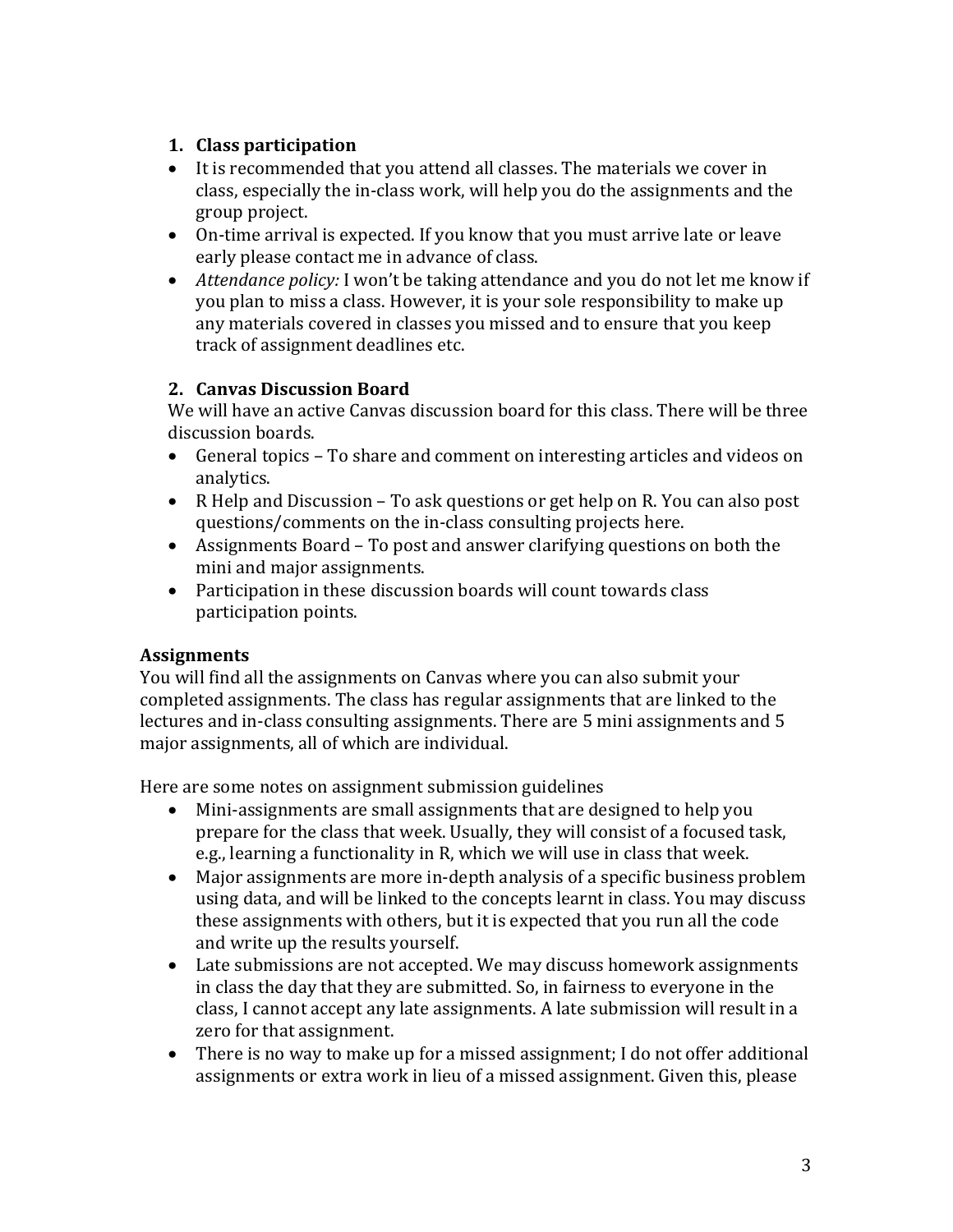pay close attention to assignment deadlines. These will be announced on Canvas and in class.

• All assignments must be submitted electronically through Canvas. Assignments will be returned electronically via Canvas.

#### **Assignments discussion boards**

If you need clarifications on the assignments, please post your questions related to the Assignments discussion board in Canvas.

- Either the TA or I will answer them. Or one of the other students may chime in clarify things too.
- Both I and the TA will check the discussion board at least once a day. On business days, I usually check the discussion boards around 10-11 am in the mornings and TA checks the discussion boards around 5 pm in the evenings. On weekends and holidays, there is no set schedule, but at least one of us will try to check the discussion board once a day. Please keep this schedule in mind as you work on the assignments and/or post question.
- Do not email the TA or me with questions on the assignments unless it relates to a personal matter regarding the assignment submission.

The goal of the assignment discussion boards is to ensure that all the questions and thoughts related to each assignment are collated in one place and available to all students in the class. This serves three purposes:

- $\bullet$  Often many students have the same/similar questions regarding an assignment. By keeping all the clarifications in one place, it simplifies the process of getting answers for the entire class. For example, when a student has a question, s/he can simply look up the discussion board to first see if it has been already asked and addressed. This takes out the costs and the time lag of emailing me/TA and waiting for us to respond. If not,  $s/he$  posts the questions on the board.
- $\bullet$  It ensures that all students are on the same footing when doing the assignment, i.e., there is no likelihood of me/TA providing more or less help to some students.
- It allows students to answer each other's questions and engage in collaborative learning. If you are an active participant on the discussion board and answer other students' questions, it will count towards your class participation credit.

**Group Project:** There is one group project, which will involve a group of 2-4 students to work on a medium-scale consulting-style project. The instructor will meet with the students regularly through the quarter, and help in defining the objectives of the project, obtaining data, conducting the analysis, and finalizing the conclusions. A final project report is due at the end of the quarter. A document with detailed guidelines and deadlines will be posted on Canvas.